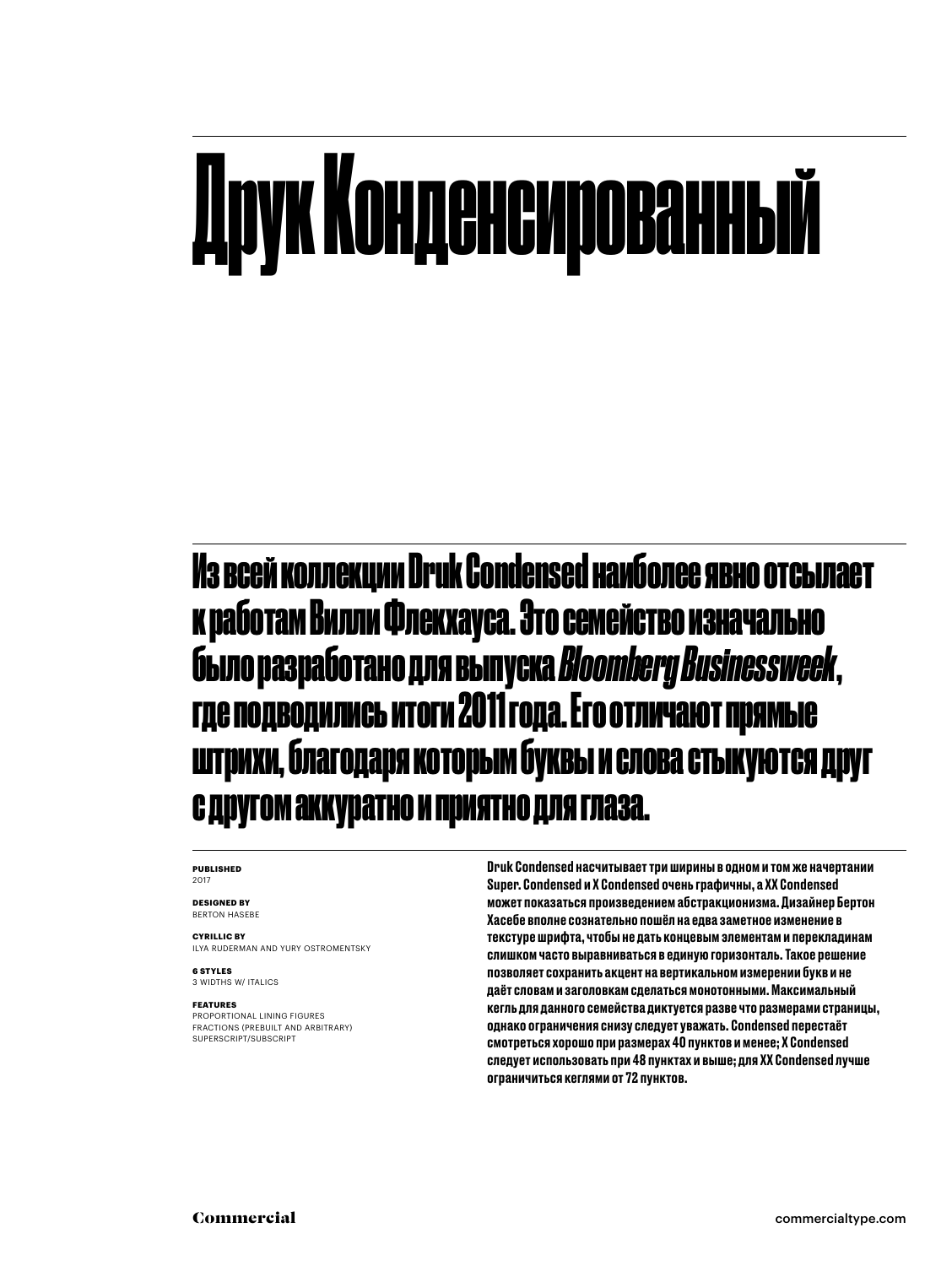### Druk Condensed Cyrillic Super *Druk Condensed Cyrillic Super Italic* Druk X Condensed Cyrillic Super *Druk X Condensed Cyrillic Super Italic* Druk XX Condensed Cyrilic Super *Druk XX Condensed Cyrilic Super Italic*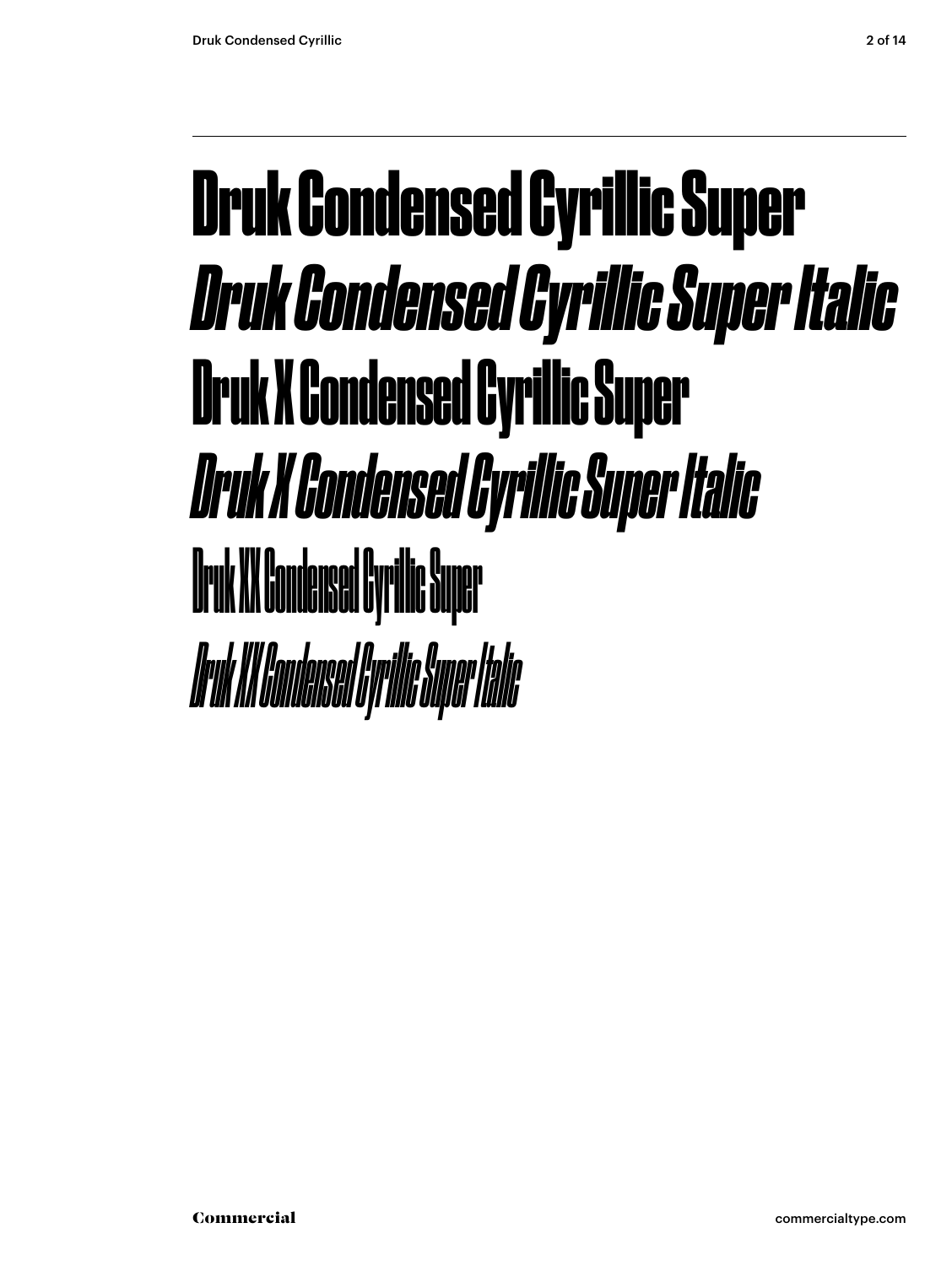

DRUK CONDENSED CYRILLIC SUPER, 150 PT



DRUK CONDENSED CYRILLIC SUPER ITALIC, 150 PT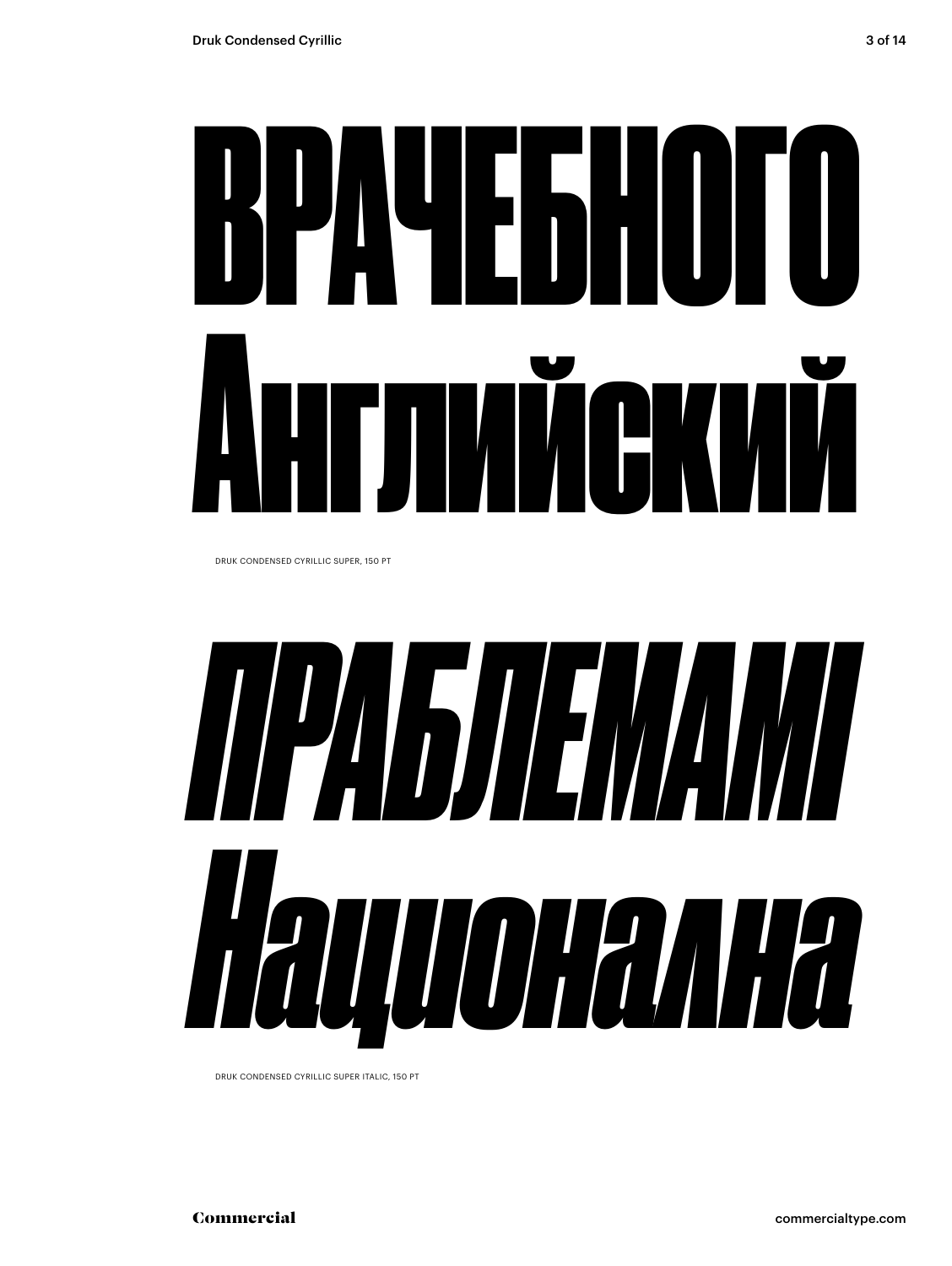



DRUK X CONDENSED CYRILLIC SUPER ITALIC, 150 PT [ALTERNATE Я а я]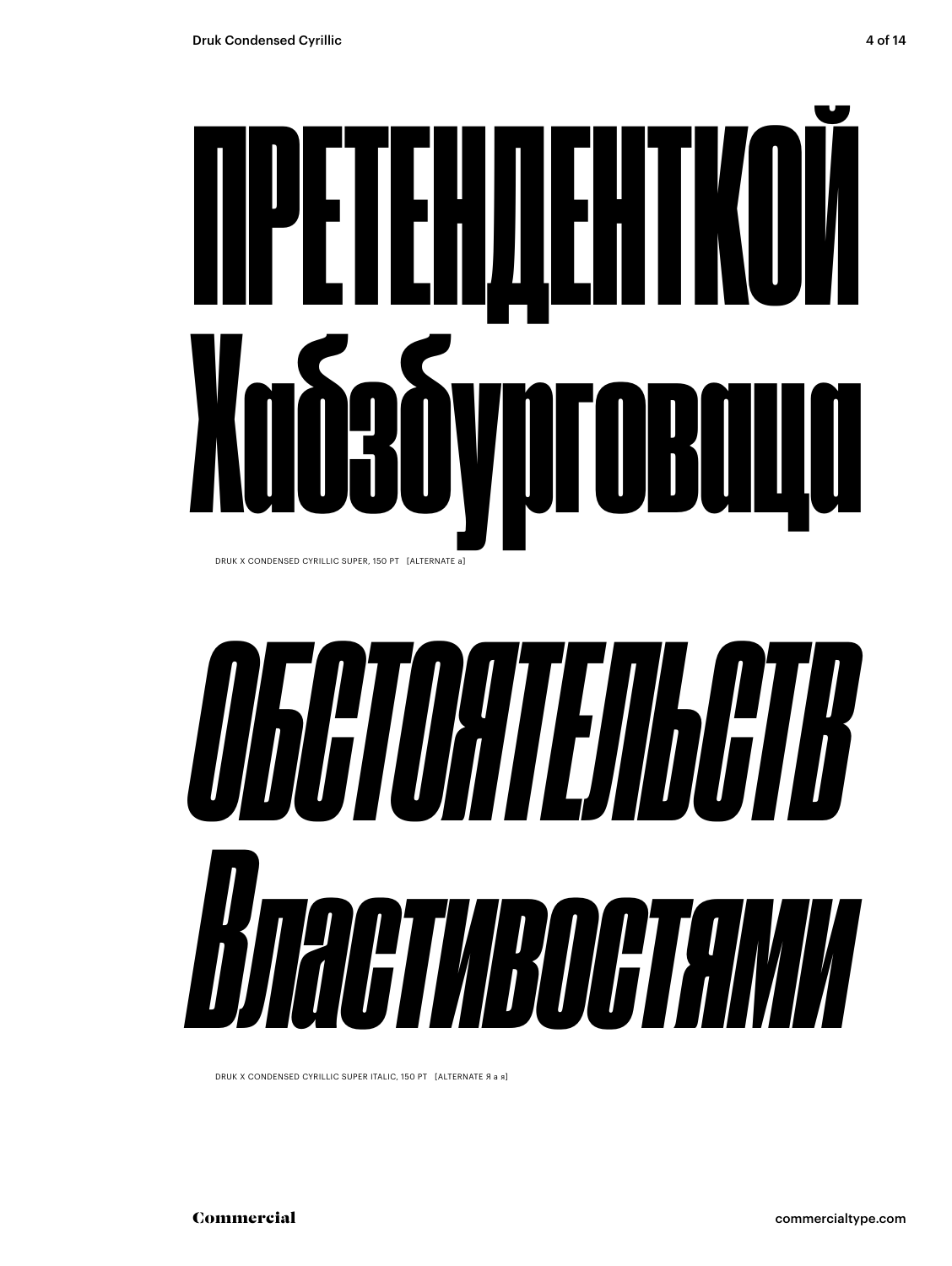

DRUK XX CONDENSED CYRILLIC SUPER, 150 PT



DRUK XX CONDENSED CYRILLIC SUPER ITALIC, 150 PT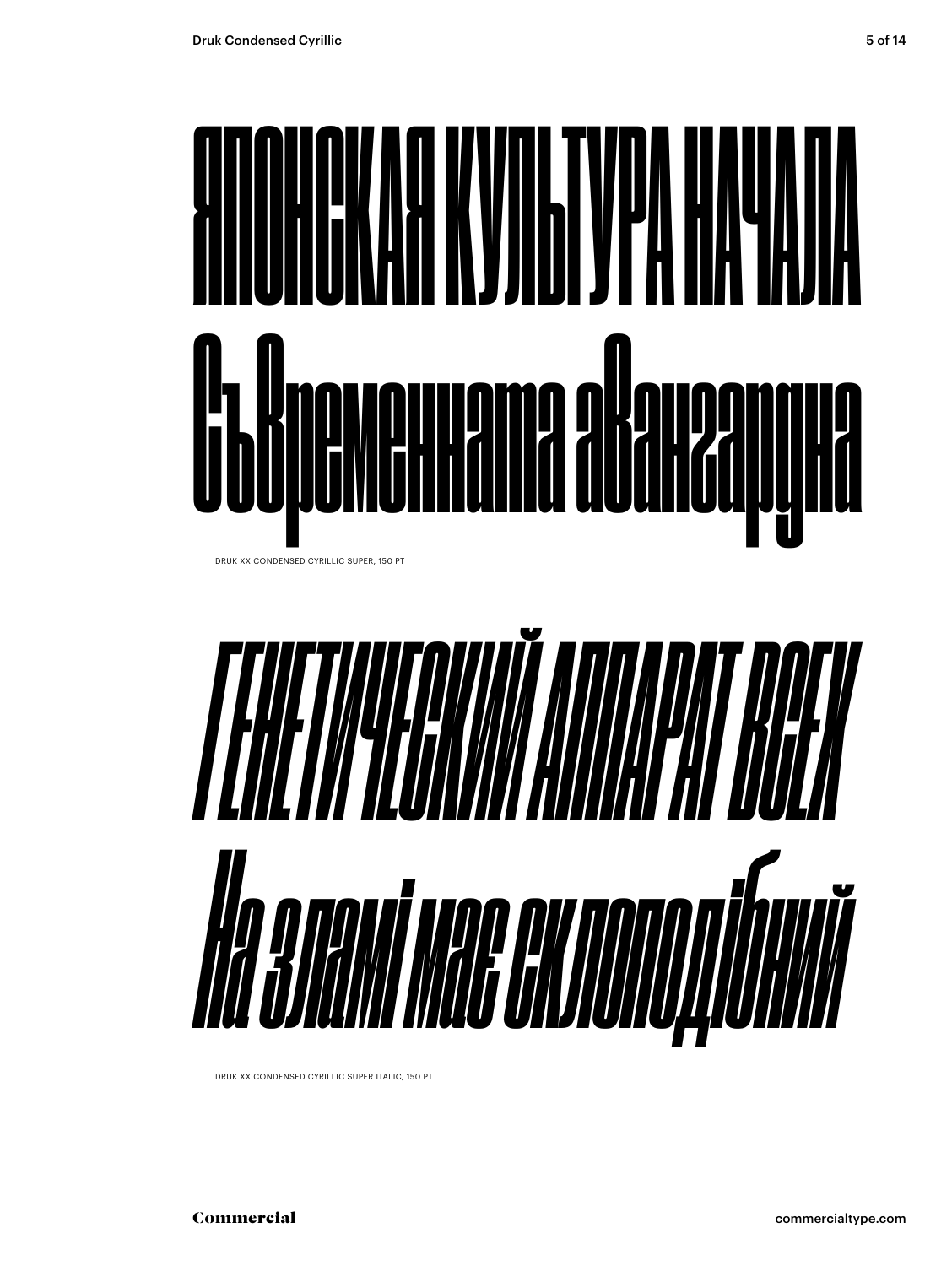# 24 января 1725 года ФИЛОГЕНЕТИЧЕСКОМ Матеріалознавство

DRUK CONDENSED CYRILLIC SUPER, 90 PT [ALTERNATE a]

# *Символ на престиж ПЕРВОЙ ИЗ ОРГАНЕЛЛ Вёзе утверждал что*

DRUK CONDENSED CYRILLIC SUPER ITALIC, 90 PT [ALTERNATE a]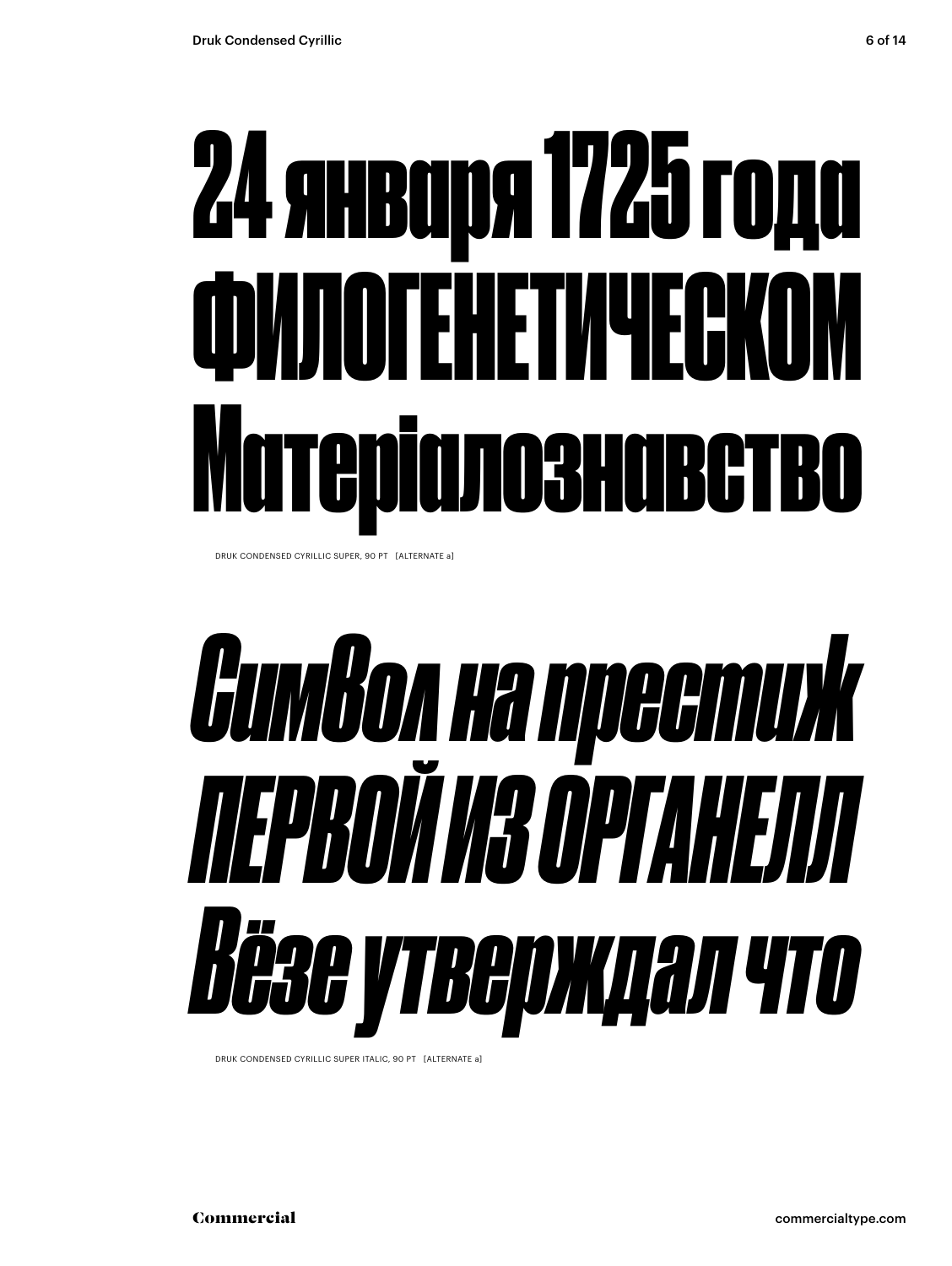# Овој његовој амбицији су ДЕЙСТВИЮ АНТИБИОТИКОВ цягам часу да Лізаветы

DRUK X CONDENSED CYRILLIC SUPER, 90 PT [ALTERNATE a б я]



DRUK X CONDENSED CYRILLIC SUPER ITALIC, 90 P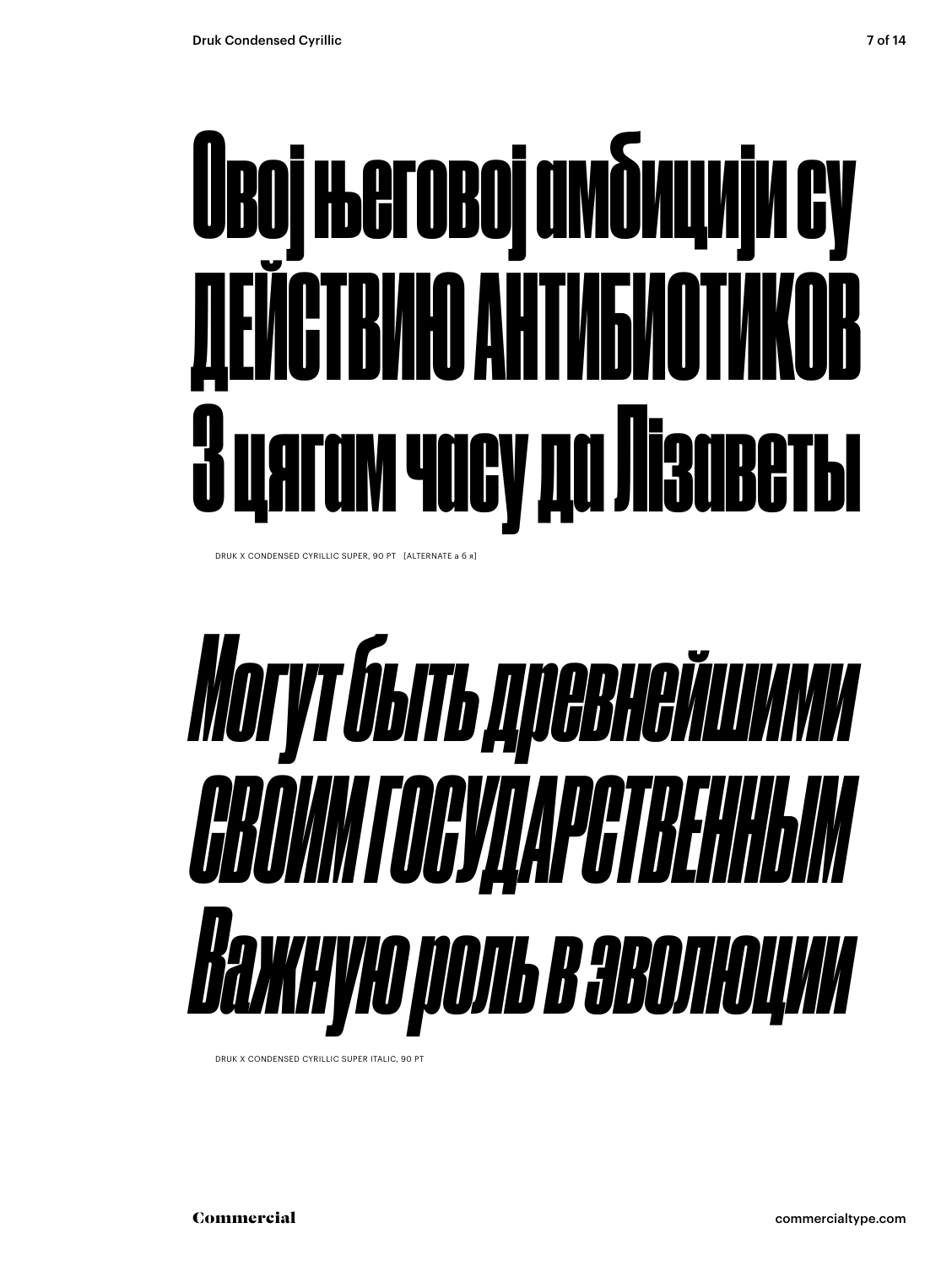

DRUK XX CONDENSED CYRILLIC SUPER, 90 PT [ALTERNATE a я]



DRUK XX CONDENSED CYRILLIC SUPER ITALIC, 90 PT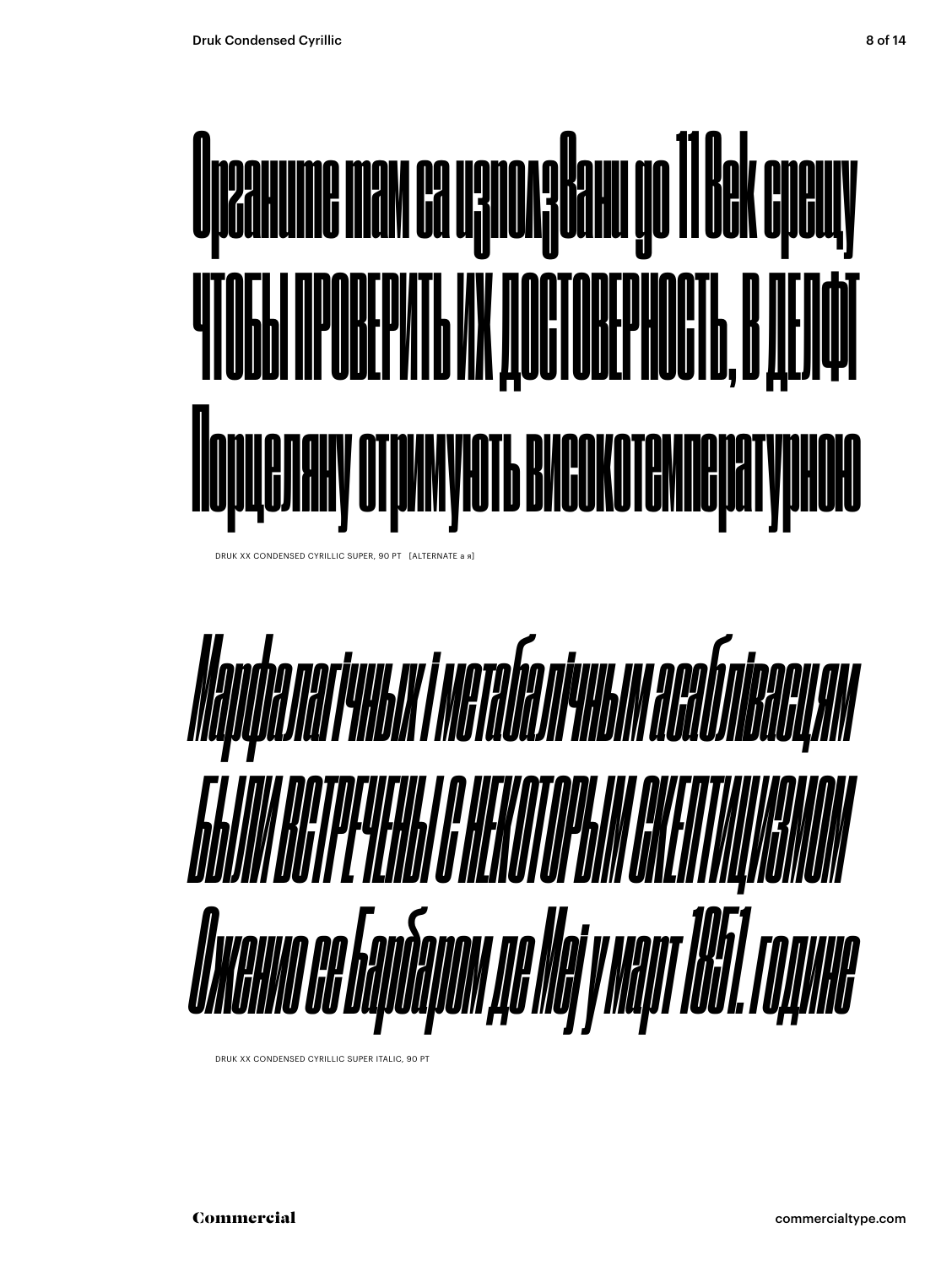

DRUK CONDENSED CYRILLIC SUPER, 80 PT [ALTERNATE a]



DRUK X CONDENSED CYRILLIC SUPER, 80 PT



DRUK XX CONDENSED CYRILLIC SUPER, 80 PT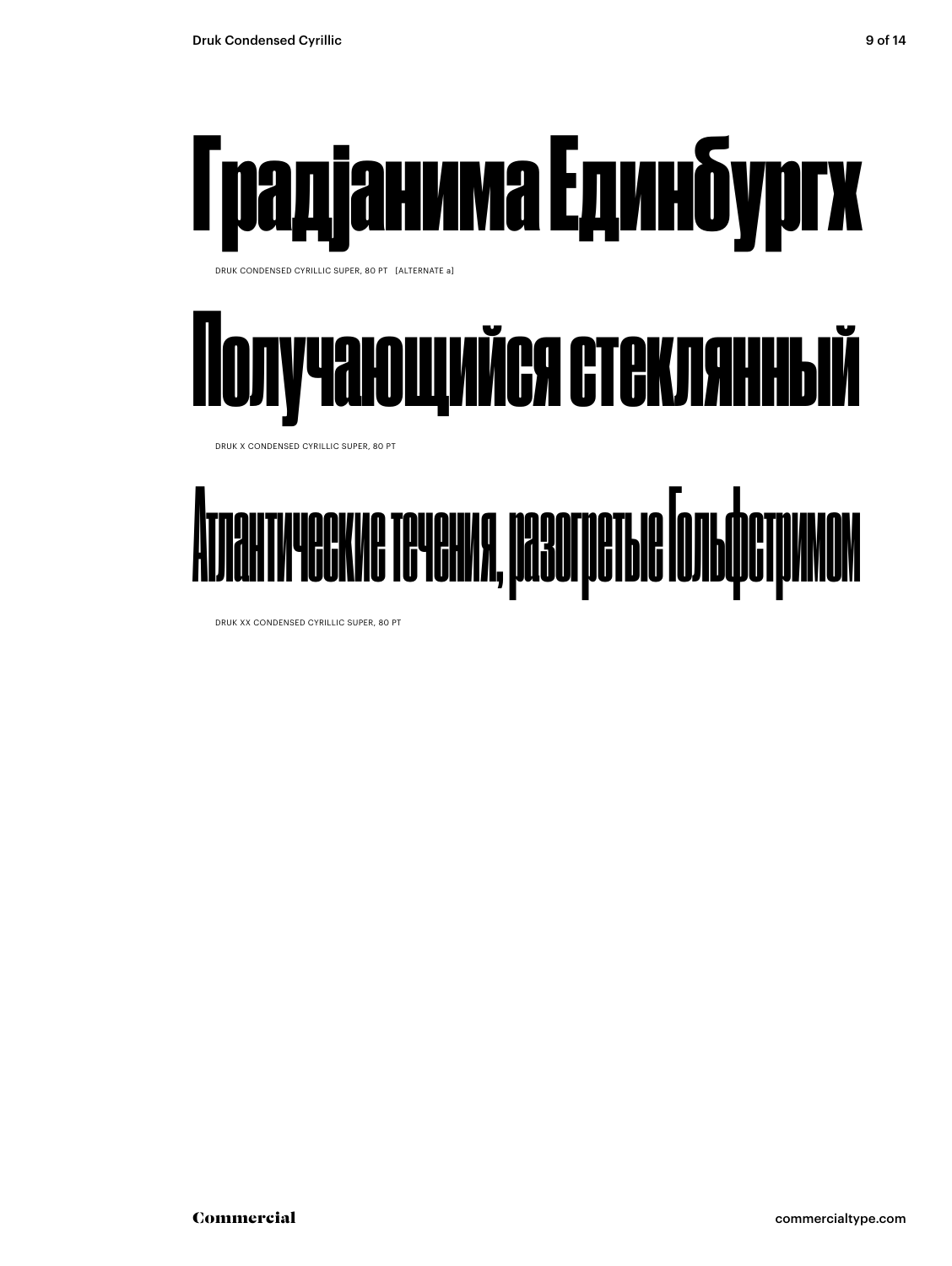



DRUK X CONDENSED CYRILLIC SUPER ITALIC, 80 PT



DRUK XX CONDENSED CYRILLIC SUPER ITALIC, 80 PT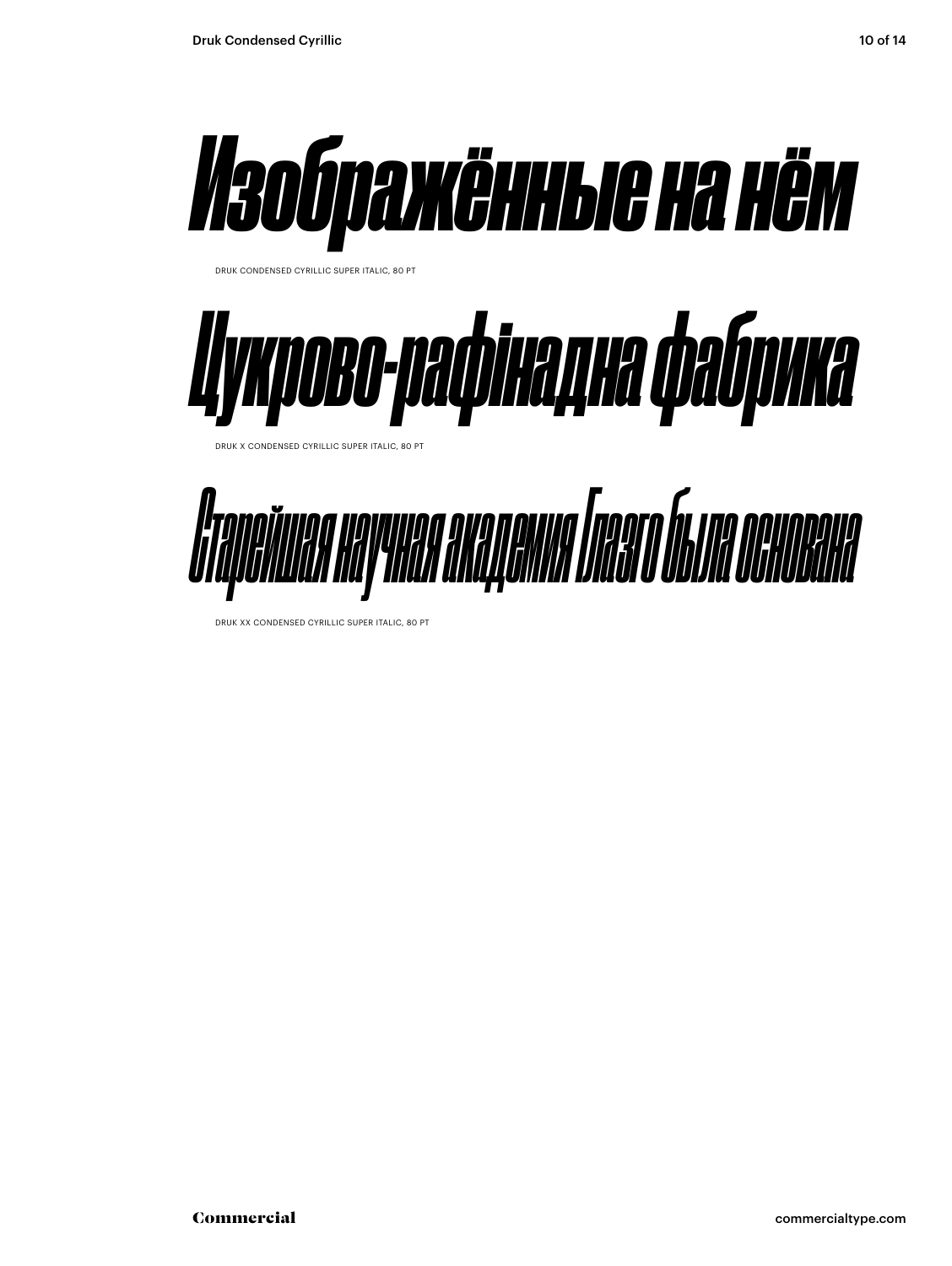| <b>UPPERCASE</b>                        | АБВГДЕЁЖЗИЙКЛМНОПРСТУФХЦЧШЩ <b>Ъ</b><br><b>ЫЬЗЮЯЋЃЄЅІЇЈЉЊЋЌЎЏЃҒҖҚҢҮҰҲҺІӘӨ</b>                                                                                                                                                                                                                                                                                                                                                  |
|-----------------------------------------|--------------------------------------------------------------------------------------------------------------------------------------------------------------------------------------------------------------------------------------------------------------------------------------------------------------------------------------------------------------------------------------------------------------------------------|
| LOWERCASE                               | абвгдеёжзийклмнопрстуфхцчшщъ<br>ыьзюяђѓеѕіїјљњћќўџґғҗқңүұҳһlэѳ                                                                                                                                                                                                                                                                                                                                                                 |
| <b>UPPERCASE</b>                        | ABCDEFGHIJKLMNOPQRSTUVWXYZ                                                                                                                                                                                                                                                                                                                                                                                                     |
| LOWERCASE                               | abcdefghijklmnopqrstuvwxyz                                                                                                                                                                                                                                                                                                                                                                                                     |
| STANDARD PUNCTUATION                    |                                                                                                                                                                                                                                                                                                                                                                                                                                |
| ALL CAP PUNCTUATION                     | $\left  \mathbf{L} \right $ ---- $\left  \right $ $\left  \right $ $\left  \right $ $\left  \right $ $\left  \right $ $\left  \right $ $\left  \right $ $\left  \right $ $\left  \right $ $\left  \right $ $\left  \right $ $\left  \right $ $\left  \right $ $\left  \right $ $\left  \right $ $\left  \right $ $\left  \right $ $\left  \right $ $\left  \right $ $\left  \right $ $\left  \right $ $\left  \right $ $\left$ |
| LIGATURES                               | ff fi fl ffi ffl ----                                                                                                                                                                                                                                                                                                                                                                                                          |
| PROPORTIONAL LINING<br>default figures  | S£C¥P@T1234567890Nºcf%% <sup>ao</sup> #°<+=-*+>"                                                                                                                                                                                                                                                                                                                                                                               |
| PREBUILT FRACTIONS                      | $\frac{1}{2}$ $\frac{1}{3}$ $\frac{2}{3}$ $\frac{1}{4}$ $\frac{3}{4}$ $\frac{1}{8}$ $\frac{3}{8}$ $\frac{5}{8}$ $\frac{7}{8}$                                                                                                                                                                                                                                                                                                  |
| <b>NUMERATORS &amp;</b><br>DENOMINATORS | 1234567890/<br>  1234567890                                                                                                                                                                                                                                                                                                                                                                                                    |
| <b>SUPERSCRIPT &amp;</b><br>SUBSCRIPT   | 1234567890<br>H <sub>1234567890</sub>                                                                                                                                                                                                                                                                                                                                                                                          |
| STYLISTIC ALTERNATES                    | a au Ga<br>EFJIJ aur "" EÉËËËËËËË àáâääåāǎaáàááûûüüåãŭýŕŗř                                                                                                                                                                                                                                                                                                                                                                     |
| <b>BULGARIAN</b>                        | ДЖКЛ вгужзийклнптцшщъъю                                                                                                                                                                                                                                                                                                                                                                                                        |
| SERBIAN / MACEDONIAN                    | δ                                                                                                                                                                                                                                                                                                                                                                                                                              |
| <b>ACCENTED UPPERCASE</b>               | ÁÂÀÄÄÄÄÄAAÅÆÆÇĆČČČĎĐÉÊÈËĔĔĒĘĞĜĢĠĦĤÍNĪĪJĨĬĴĶŁĹĽ<br><b>ĻĿÑŃŇŅŊÓÔÒŎŐŐŌØŐŒŔŘŖŠŚ\$Ŝ\$ÞŤŢŦŰÛÙÜŬŰŨŲŮŨ</b><br>ŴŴŴŴÝŶŶŸIJŽŹŻ                                                                                                                                                                                                                                                                                                            |
| <b>ACCENTED LOWER CASE</b>              | áâàäåäãāaáææçćčĉċďđðéêèëëēegǧĝġġħĥıíîìïijïǐĵjķłl<br>lll náňn nnóð döð öð sé ærr på š s s s þ t ttú ú du dú au ú av<br>ŵŵŵýŷỳÿijžźż                                                                                                                                                                                                                                                                                             |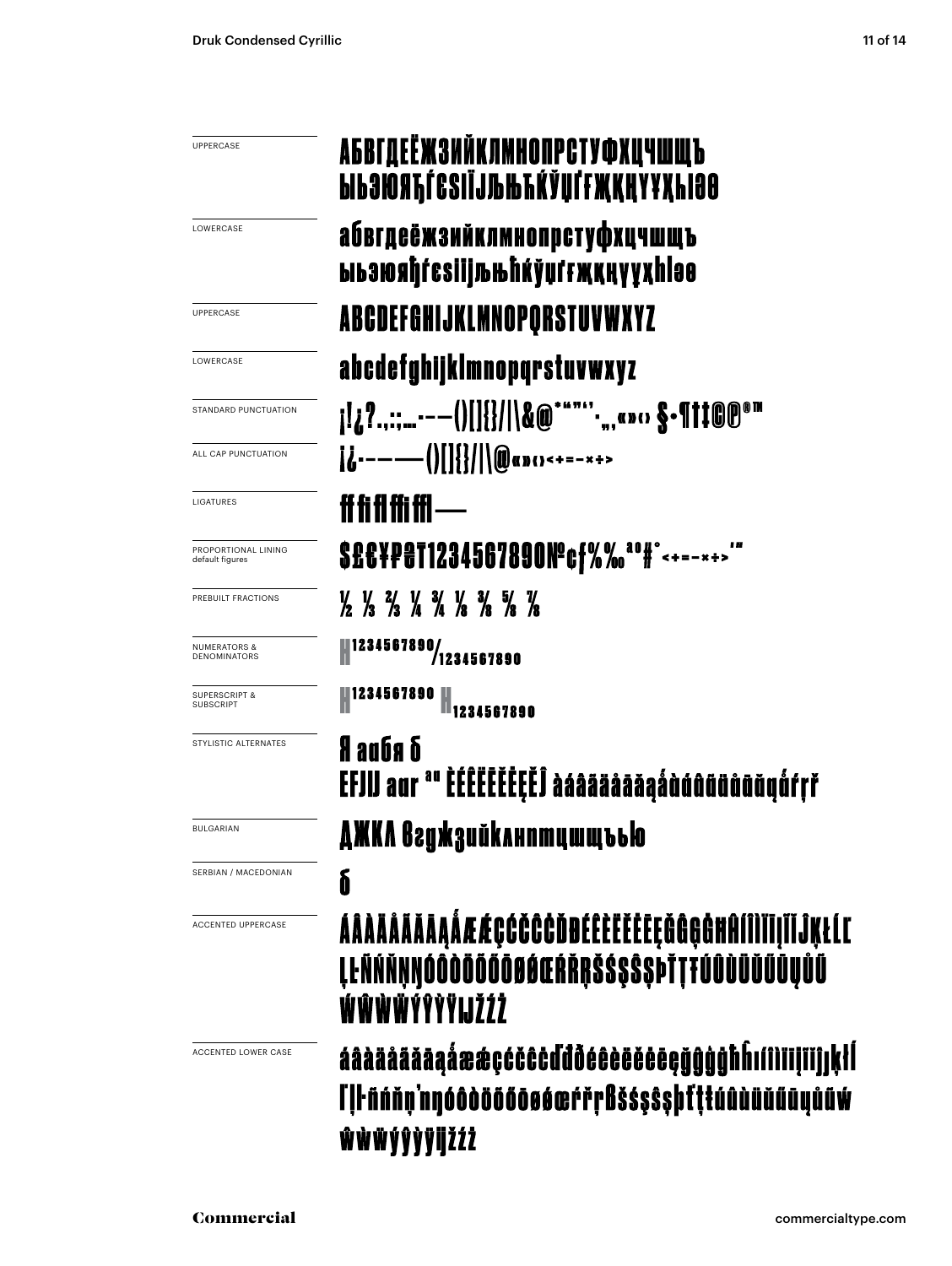| <b>UPPERCASE</b>                        | АБВГДЕЁЖЗИЙКЛМНОПРСТУФХЦЧШЩЪ<br><i><b>ЫЬЗЮЯЋЃЄЅІЇЈЉЊЋЌЎЏЃҒЖҚҢҮҰҚҺІӘӨ</b></i>                                |
|-----------------------------------------|-------------------------------------------------------------------------------------------------------------|
| LOWERCASE                               | абвгдеёжзийклмнопрстуфхцчшщъ<br>ыьзюяђѓеѕіїјљњћќўџґғҗқңүұҳһlәө                                              |
| UPPERCASE                               | ABCDEFGHIJKLMNOPORSTUVWXYZ                                                                                  |
| LOWERCASE                               | abcdefghijklmnopqrstuvwxyz                                                                                  |
| STANDARD PUNCTUATION                    |                                                                                                             |
| ALL CAP PUNCTUATION                     |                                                                                                             |
| <b>LIGATURES</b>                        | #fififfiffi—                                                                                                |
| PROPORTIONAL LINING<br>default figures  |                                                                                                             |
| PREBUILT FRACTIONS                      | 1/ 1/ 2/ 1/ 3/ 1/ 3/ 5/ 1/<br>/2 /3 /3 /4 /4 /8 /8 /8 /8                                                    |
| <b>NUMERATORS &amp;</b><br>DENOMINATORS | $\begin{array}{c} 1234567890/1234567890 \end{array}$                                                        |
| <b>SUPERSCRIPT &amp;</b><br>SUBSCRIPT   | <i>1234567890</i><br>M1234567890                                                                            |
| STYLISTIC ALTERNATES                    | anda d<br>EFJIJ aur "" ÉÉEEEEEEEËJ àáâãääāāáàààààâñûñōā                                                     |
| <b>BULGARIAN</b>                        | AMKA Baymayuunuuun bblo                                                                                     |
| SERBIAN / MACEDONIAN                    | δ                                                                                                           |
| <b>ACCENTED UPPERCASE</b>               | ÁÂÀÄÄÄÄÄAĄÅÆÆÇĆČČČĎĐÉÊĔĔĔĔĔĘĞĜĢĠĦĤÍÎÌĬĪļĨĬĴĶŁĹĽ<br>ĮŀÑŃŇŅŊÓÔÒŎŐŐŌØŔŒŔŘŖŠŚŞŜŞÞŤŢŦÚÛÙŬŬŰŨŲŮŰ<br>ŴŴŴŴÝŶŶŸIJŽŹŻ |

áâàäåäãāąåææçćčĉċddõéêèëëëeçğĝģģħĥıíîìiiļiïjjķłĺ ľ|ŀñńňņ'nŋóôòöõőōøéœŕřŗßšśşŝşþfţŧúûùüŭűūųůũŵ ŵŵŵýŷỳÿijžźż

ACCENTED LOWER CASE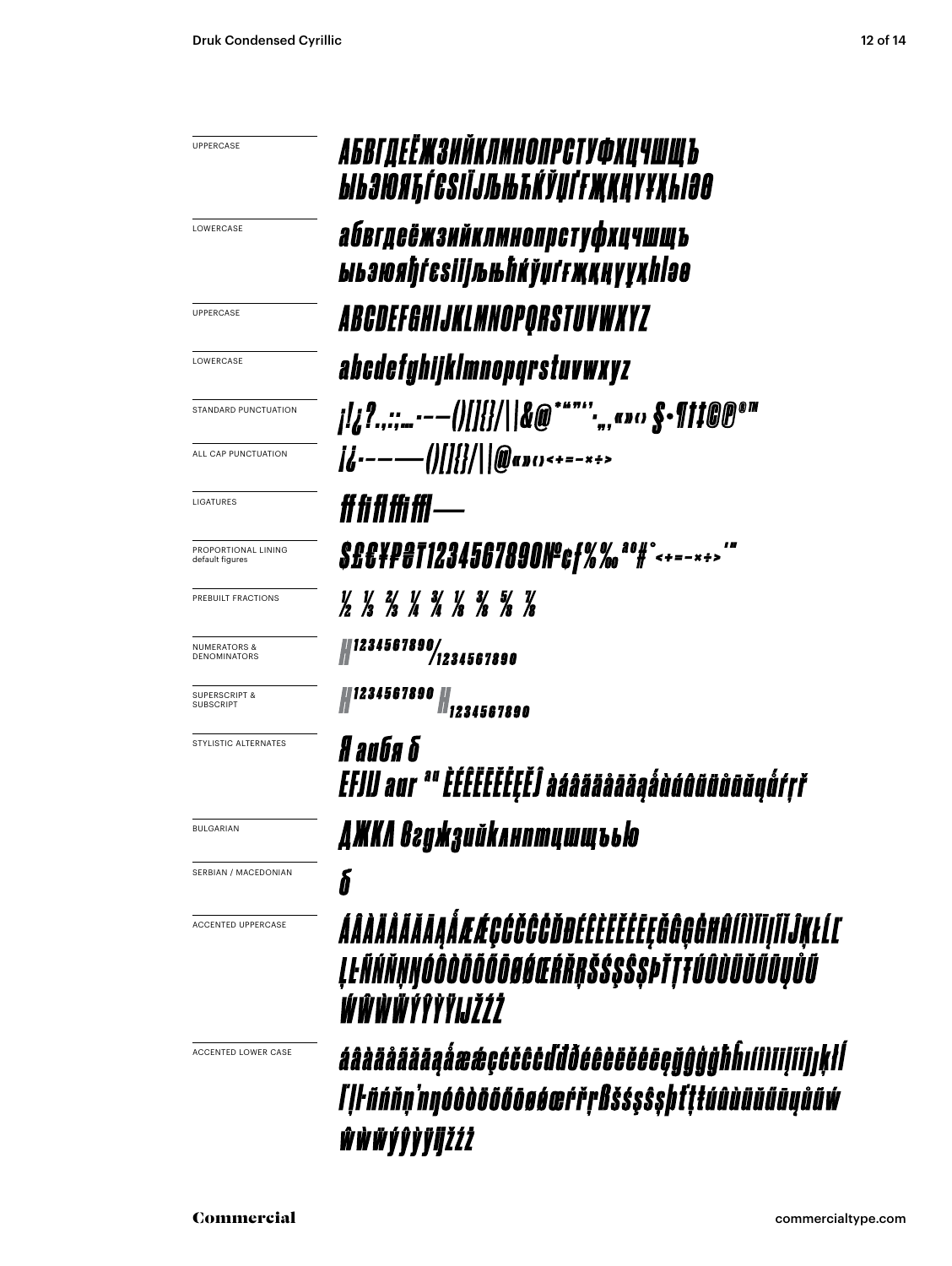**OPENTYPE FEATURES FAMILY WIDE** 

ALL CAPS opens up spacing, moves punctuation up

PROPORTIONAL LINING default figures

FRACTIONS ignores numeric date format

SUPERSCRIPT/SUPERIOR

SUBSCRIPT/INFERIOR

**DENOMINATOR** for making arbitrary fractions

NUMERATOR for making arbitrary fractions

Română (Romanian) s accent

Nederlands (Dutch) IJ glyph

Serbian / Macedonian б

LANGUAGE FEATURE Bulgarian ДЖКЛ<br>вгджзийклнптишшю

**OPENTYPE FEATURES** ROMAN & ITALIC

LIGATURE long em dash when typed x2

STYLISTIC SET 01 alternate Я а б я, alternate a r

STYLISTIC SET 02 alternate J

STYLISTIC SET 03 alternate E F

STYLISTIC SET 04 alternate a (single story)

STYLISTIC ALTERNATES Illustrator/Photoshop

**DEACTIVATED ACTIVATED**

 $21/03/10$  and 2 1/18 460/920  $21/03/10$  and 2<sup>1/</sup><sub>220</sub>  $x158 + y23 \times z18 - a4260$   $x^{158} + y^{23} \times z^{18} - a^{4260}$ x158 ÷ y23 × z18 − a4260 x<sub>158</sub> ÷ y<sub>23</sub> × z<sub>18</sub> − a<sub>4260</sub> 0123456789 0123456789 0123456789 0123456789 0123456789 0123456789 0123456789 0123456789

**RANGUAGE FEATURE ANGUAGE FEATURE INSUŞI conştiint¦a ştiint** $i$ **fice language language language language language language language language language language language language language language language language language la** LANGUAGE FEATURE **VRIJDAG LISSELmeer IJmuiden** VRIJDAG ISS**elmeer IImuiden** EANGUAGE FEATURE **ENÓЛИОТЕКА ÓИДЕјќи ОТИДАТ <b>Библиотека бидејќи отидат** 

**DEACTIVATED ACTIVATED**

Январь был для них началом Январь был для них началом Футбол——чудный вид спорта Футбол——чудный вид спорта РЕБЁНОК Ежеминутный Ерунда РЕБЁНОК Ежеминутный Ерунда Однако принцесса не осталась Однако принцесса не осталась варь был месяцем началом УЛИЧНОЈ ГАЛЕРИЈА ПРОФЕС

\$1,234 €5,678 £9,012 ¥3,456 \$1,234 €5,678 £9,012 ¥3,456 ¡Condensada y [muy] bonita! ¡CONDENSADA Y [MUY] BONITA!

ЙЛ задружен подвижен ПАТАЙЛ задружен подвижен

КОРЕЈСКИ Језику Једина и ЈУЖНОКОРЕЈСКИ Језику Једина Январь был месяцем началом УЛИЧНОЈ ГАЛЕРИЈА ПРОФЕСИЈА